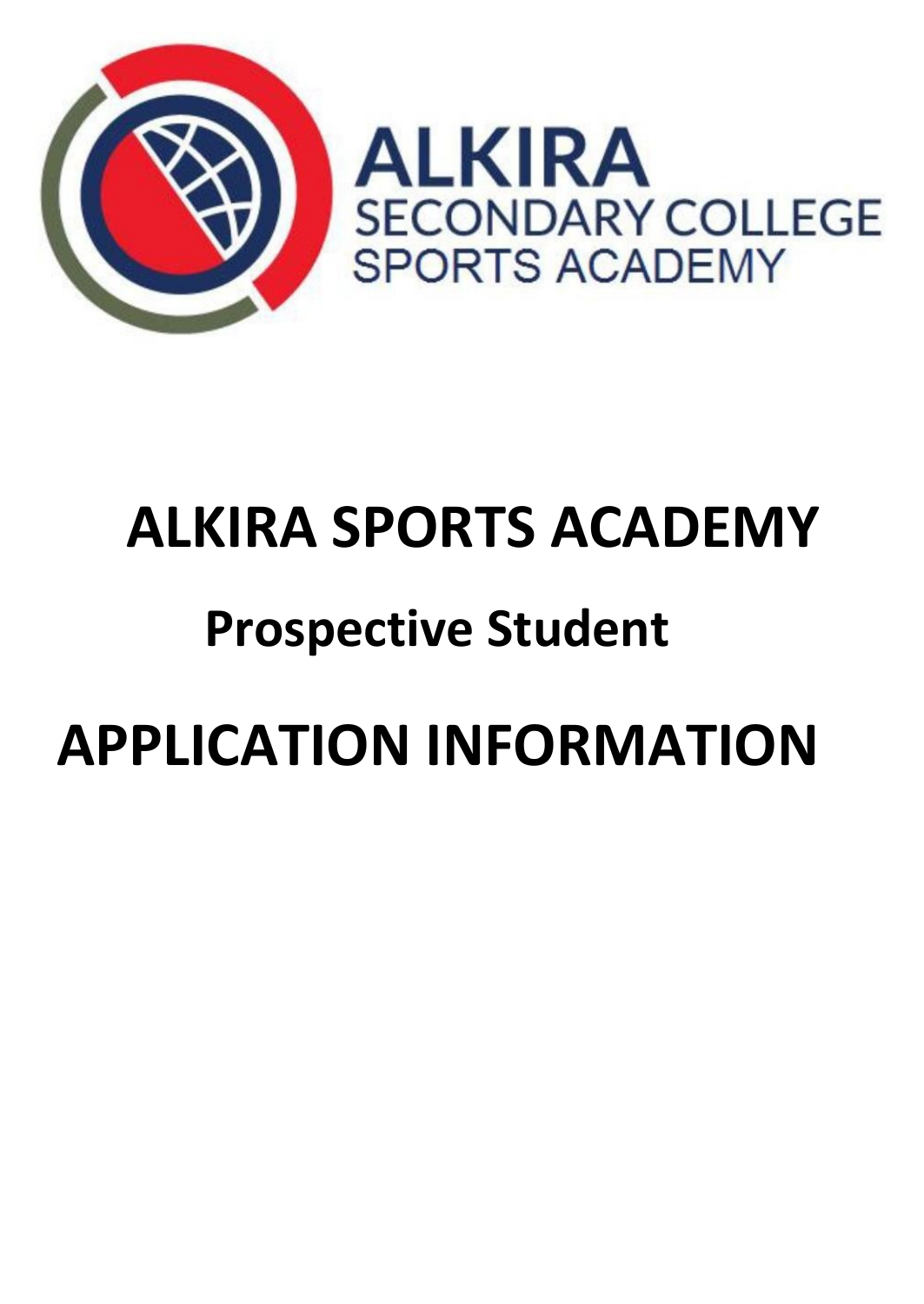#### **Student Selection Process:**

A range of selection criteria will be used to determine selection into the Alkira *Sports Academy.* The following documentation needs to be submitted within the written application:

#### **First Stage of Application Process**

- 1: Sports Academy application (this document).
- 2. Eligibility to be a student at Alkira Secondary College (See Enrolment Categories p4)
- 3: Copy of one full year of school reports from the previous year.
- 4: Reference from current coach.

#### **If successful in the first stage, parents/students will be contacted regarding further testing dates.**

#### **Submitting the application (Year 7 class 2022):**

The Alkira Sports Academy will notify parents and schools of the date applications and requested documentation must be completed and submitted to Alkira Secondary College. The due date for applications is **Friday 25th June**

All applications must be submitted online and emailed to:

#### **[Deanna.jolliffe@education.vic.gov.au](mailto:Deanna.jolliffe@education.vic.gov.au)**

\*Clearly place your child's name and '2022 Sports Academy Application' in the subject of the email.

#### **Shortlisting Process – Applications due by Friday 25th June**

You will be formally notified by email by if your student has been either successful or unsuccessful in making it through the initial selection process.

#### **Formal Fitness Testing (2nd Stage)**

Formal testing of those students who have been successfully shortlisted will take place at Alkira Secondary College.

#### **Formal Interview (3rd Stage)**

A short interview for students who have been successful in the  $2^{nd}$  stage of testing will take place at Alkira Secondary College. Parents will be notified of time allocations.

#### **Notification of Successful Applicants**

All students, whether successful or unsuccessful applicants into the programme will receive notice of their application.

Any parent queries can be directed to Ms Deanna Jolliffe – Sports Academy Administration at Alkira Secondary College on Ph. 5991 3500.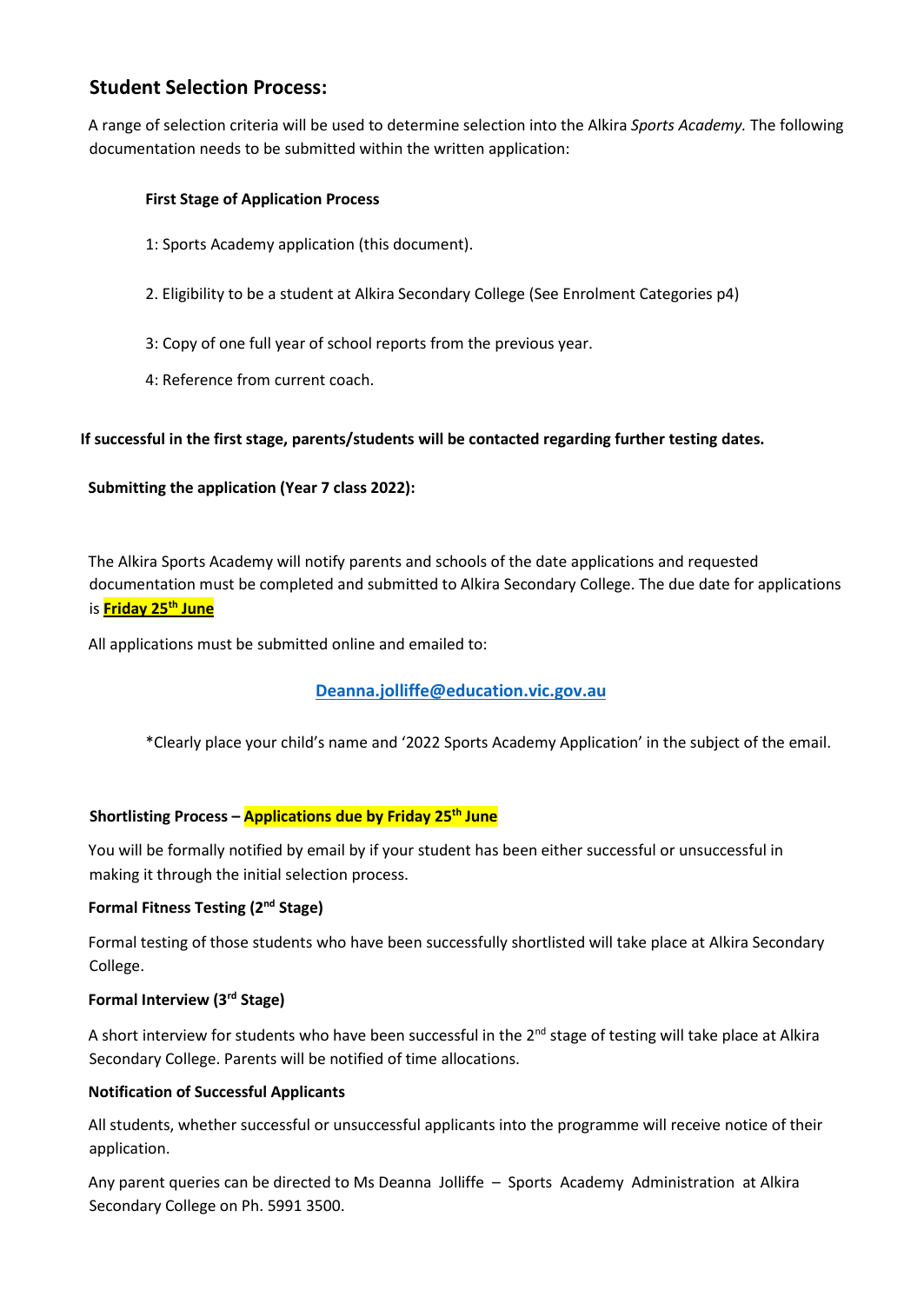#### **Enrolment information pertinent to Alkira SC**

As part of the Grade 6 to Year 7 transitional process, Primary Schools will identify the designated neighbourhood secondary school for each Grade 6 student based on the student's permanent residential address.

Alkira Secondary College has a **designated enrolment zone**. This was provided by the South-Eastern Regional Director of Education to support the notion of community schools; ensuring equity of local government schools and to best manage student capacity and educational resources. Students are, in the high majority, enrolled under Category 1 and Category 2 priorities.

If a Grade 6 applicant has listed Alkira SC as its first preference school; however, their permanent residential address is outside Alkira's designated enrolment zone, the application will be automatically declined and their Primary School informed.

*Please note:* application and sitting the programme is a not a direct line to enrolment within Alkira Secondary College.

#### **Enrolment categories**

Alkira SC enrols students into Year 7 in accordance with the DE&T placement policy. Students are placed in the following **priority** order:

#### **Category 1:**

Students for whom the school is the designated neighbourhood government school.

#### **Category 2:**

Students with a sibling at the same permanent residence who are attending the school at the same time.

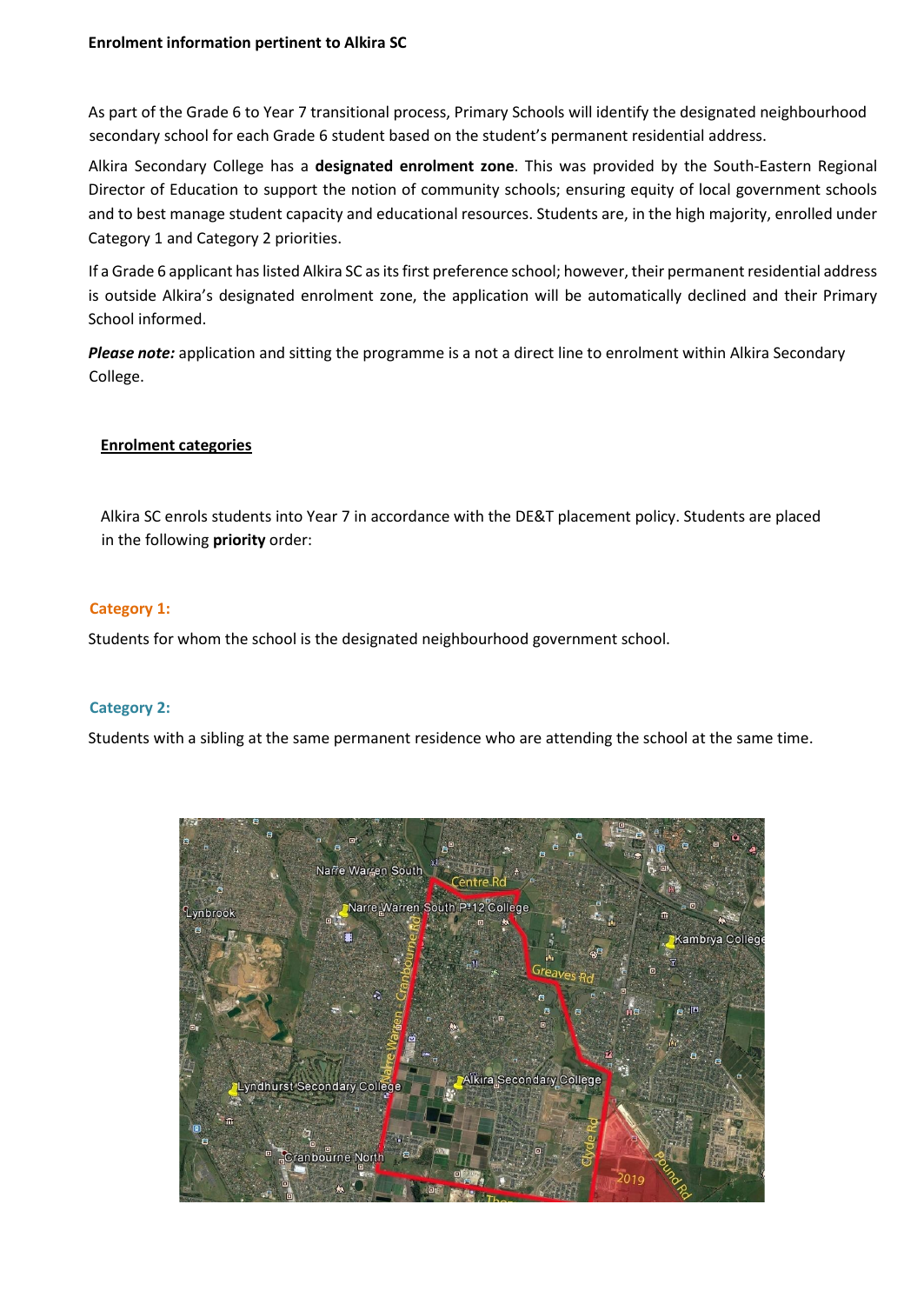## **ADDITIONAL INFORMATION FOR PROSPECTIVE ATHLETES**

The Alkira Sports Academy has been established to assist talented student athletes to achieve at the highest levels of performance in their chosen sport and to help them with their personal education and vocational development.

#### **The aims of the Alkira Sports Academy are to provide student athlete access to:**

- A flexible, supportive and "athlete friendly" academic environment. The academic program covers essential learning in English, Mathematics, Humanities, Science, Mandarin and Health and Physical Education.
- Quality Strength and Conditioning programs aimed at improving athletic performance
- An extensive Personal Development program specific to the student athlete

A dedicated support network of Sports Academy staff and teachers will work with each athlete to assist them to balance their demanding schedules and achieve success at school as well in their personal and sporting lives.

The 'Alkira Sports Academy information booklet' found on the school website has further information regarding our processes and philosophy.

#### **Conditions of Enrolment**

By accepting the offer of a place at the Alkira Sports Academy a student agrees to the terms and conditions specified by the 'Student Athlete Agreement'

#### **This will require you to:**

- Keep up to date with all classes and learning both academic and sporting.
- Conduct yourself in a manner that meets with the school's expectations and rules.
- Comply with all "reasonable" training requirements as laid down by the coaches.
- Maintain personal habits of health that will contribute to sporting excellence.
- Abide by the rules and the spirit of the sport.
- Demonstrate sportsmanship and fair play principals when competing.
- Behave and dress in a dignified manner when representing Alkira.
- Abstain from taking drugs that will modify growth, behaviour or performance. (Knowingly or unknowingly).

#### **Failure to comply with the agreement**

If a student fails to follow any of the above requirements they will be temporarily be removed from the Sports Academy until a meeting with relevant teachers/parents/principals has been conducted. If the student is falling behind academically, a temporary removal from the program will occur and the student will use their training time to work on getting up to date. Once requirements are met, they will be reinstated back into the program.

#### **Semester Fees**

As participation in the Alkira Sports Academy is voluntary, not all costs will be covered within the college budget. Parents will be asked to contribute a fee of \$180 and may be subject to change. This will cover costs such as transport, gym maintenance, excursions, incursions, movement screenings, venue hire and general consumables throughout the year. Additional fees may be incurred for camps and competition entry.

#### **Sports Academy Uniform**

The Alkira Sports Academy uniform mimics mainstream Alkira uniform. There is an adjustment on the P.E polo shirt to state 'Sports Academy' underneath the Alkira logo.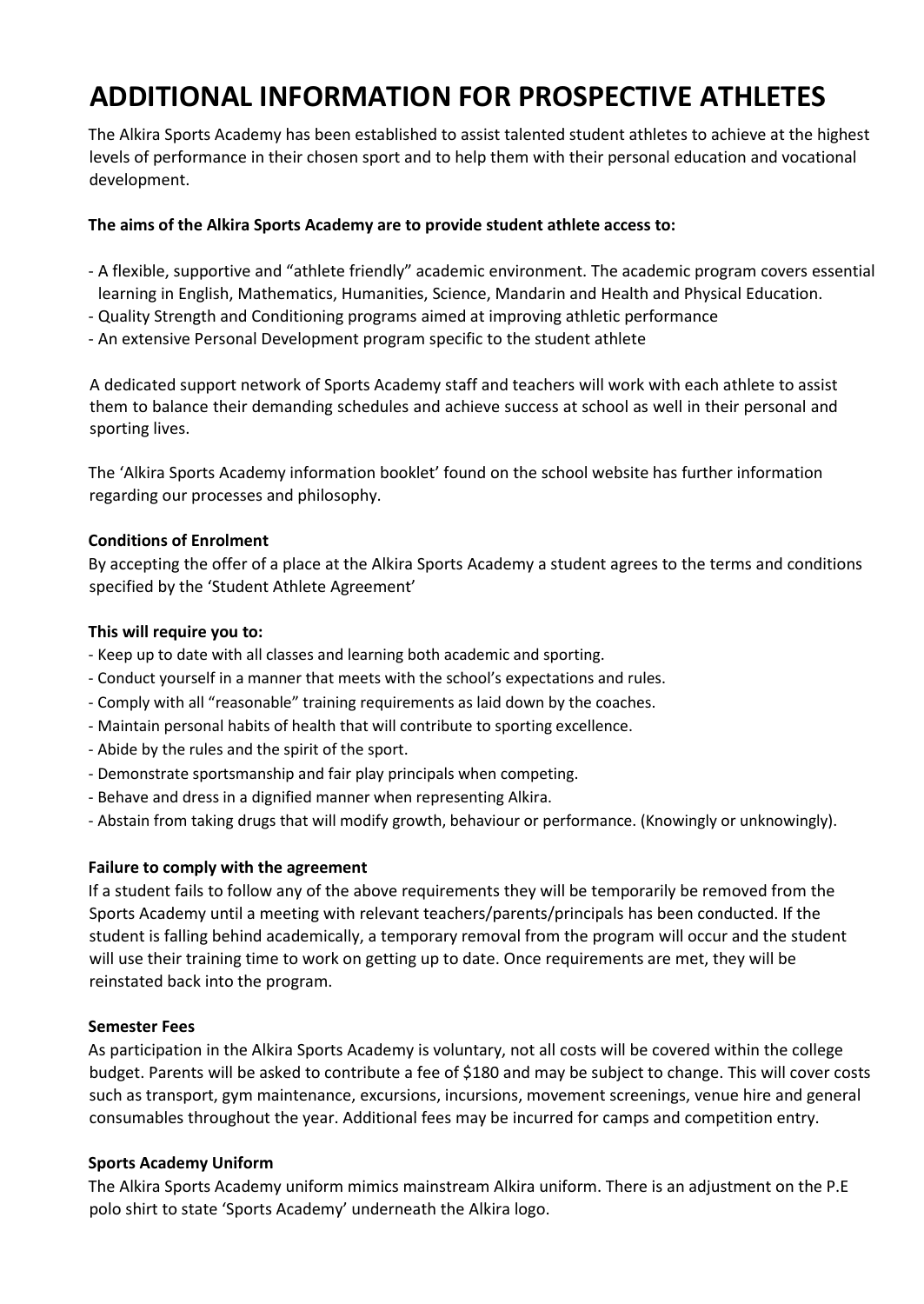

## **2022 ATHLETE APPLICATION**

**(Yr.7 program commencement 2022)** 

|                                             | ATHLETE NAME:________________ SPORT: ____________ YEAR LEVEL IN 2022:_           |
|---------------------------------------------|----------------------------------------------------------------------------------|
| SEX: Male [ ] Female [ ] DATE OF BIRTH: / / |                                                                                  |
|                                             |                                                                                  |
|                                             | SUBURB: POSTCODE: POSTCODE:<br>DO YOU LIVE IN THE DESIGNATED ALKIRA SCHOOL ZONE? |
|                                             |                                                                                  |
|                                             |                                                                                  |
|                                             |                                                                                  |
|                                             |                                                                                  |
|                                             |                                                                                  |
| <b>SUBURB:</b>                              | <b>POSTCODE:</b>                                                                 |
| HOME PHONE: __________________              |                                                                                  |
| <b>MOBILE:________________________</b>      | EMAIL:________________________                                                   |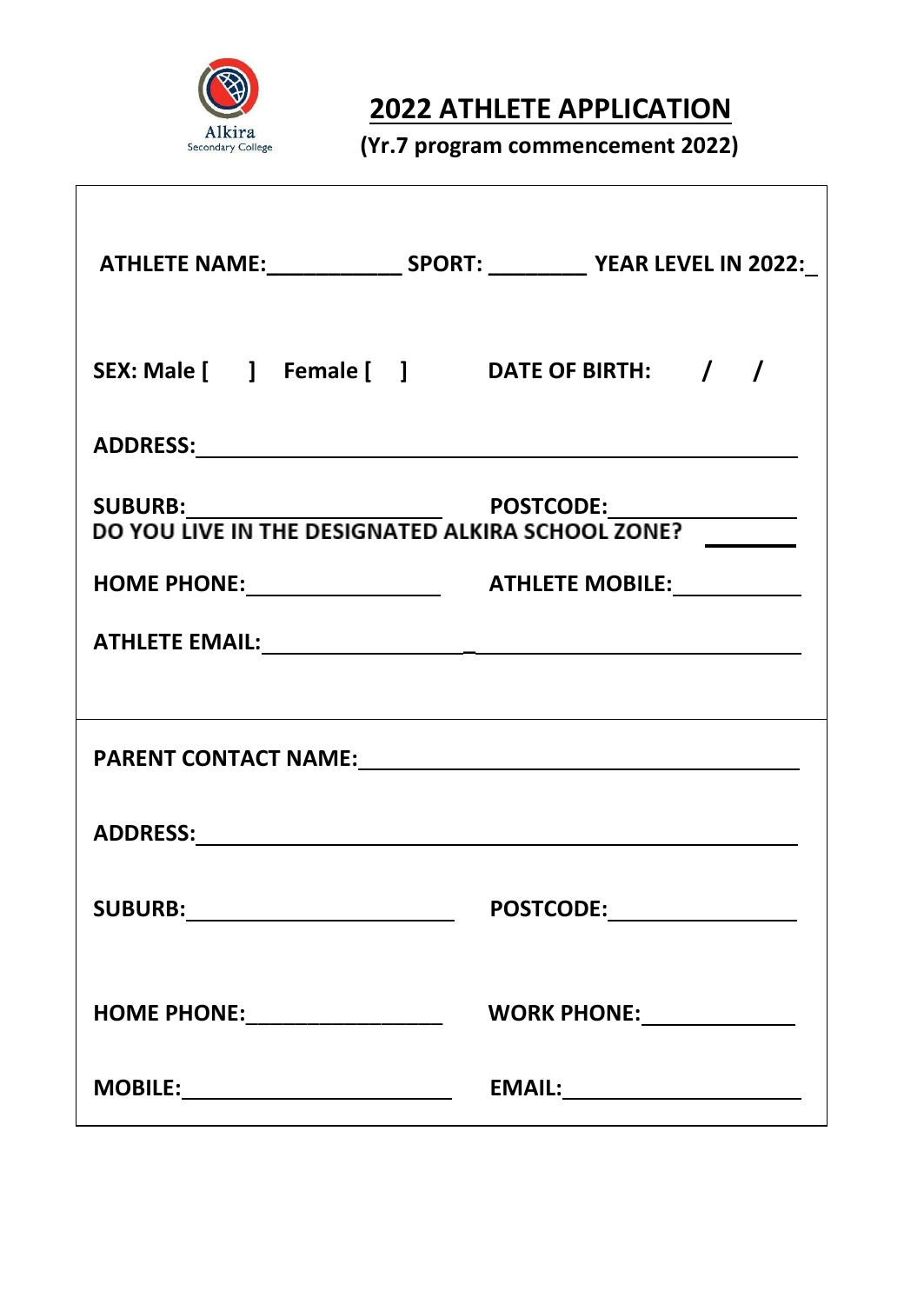## **SPORTING DETAILS**



SPORT:

CLUB:

REPRESENTATION (Indicate present or latest team selection)

NATIONAL:

REGIONAL:

CLUB:

**HISTORY OF PERSONAL PERFORMANCE:** Detail the last 2 years of your performance in the particular sport or event for which entry to the Alkira Sports Academy is being sought. Include where possible details of placing, venue, date, times/distances, awards or other levels of performance. (Please attach additional documentation if applicable)

SECOND SPORT: If you have a second sport where you are performing at a *very high level,* please photocopy this page and answer these questions again for the second sport.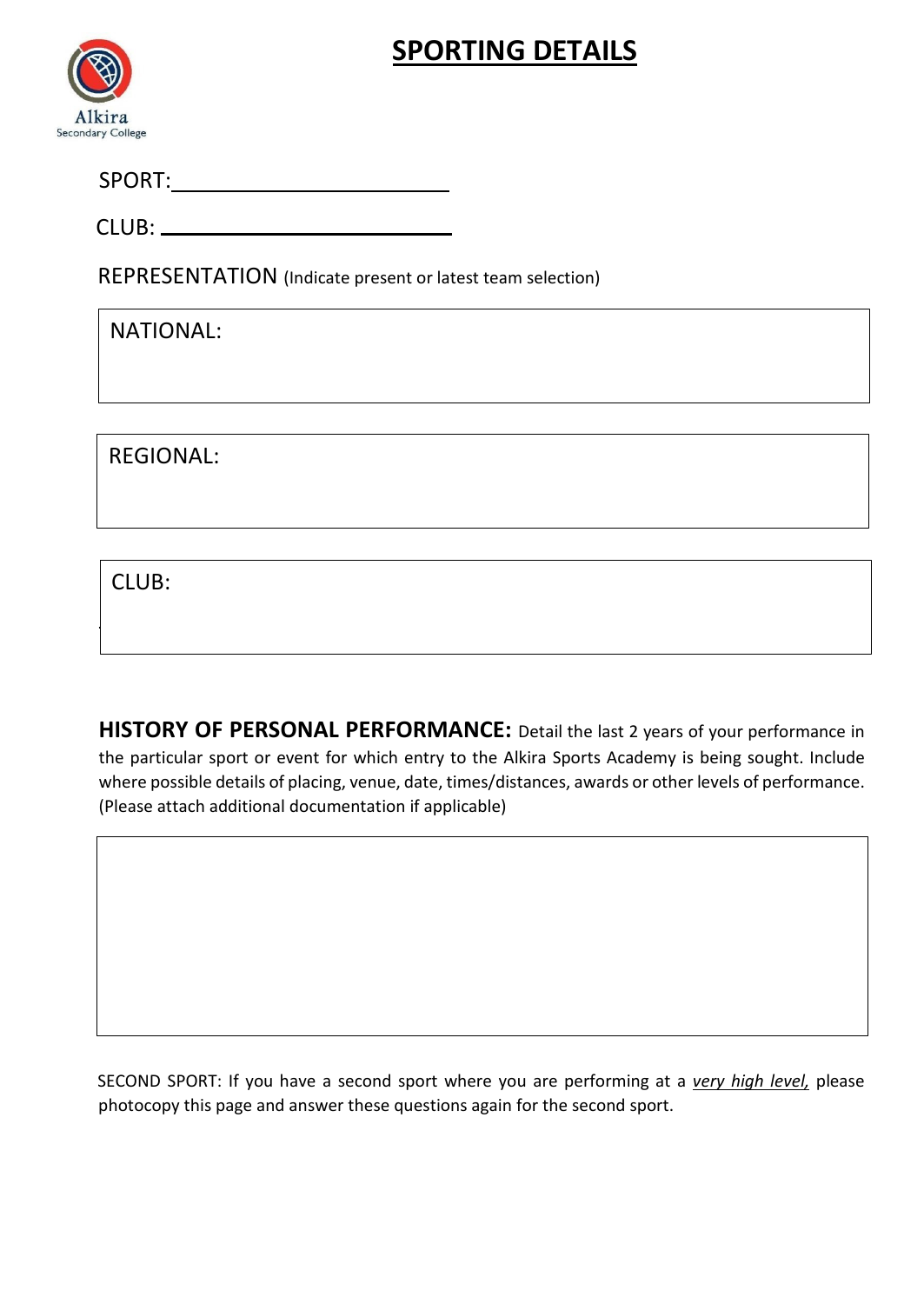### **GOALS**

Indicate briefly what immediate, medium and long term sporting goals you have for your sport.

ACADEMIC GOALS: (this includes subjects for improvement and future academic studies)

CAREER GOALS:

Please outline what Sporting contributions you have given to your school in the past year: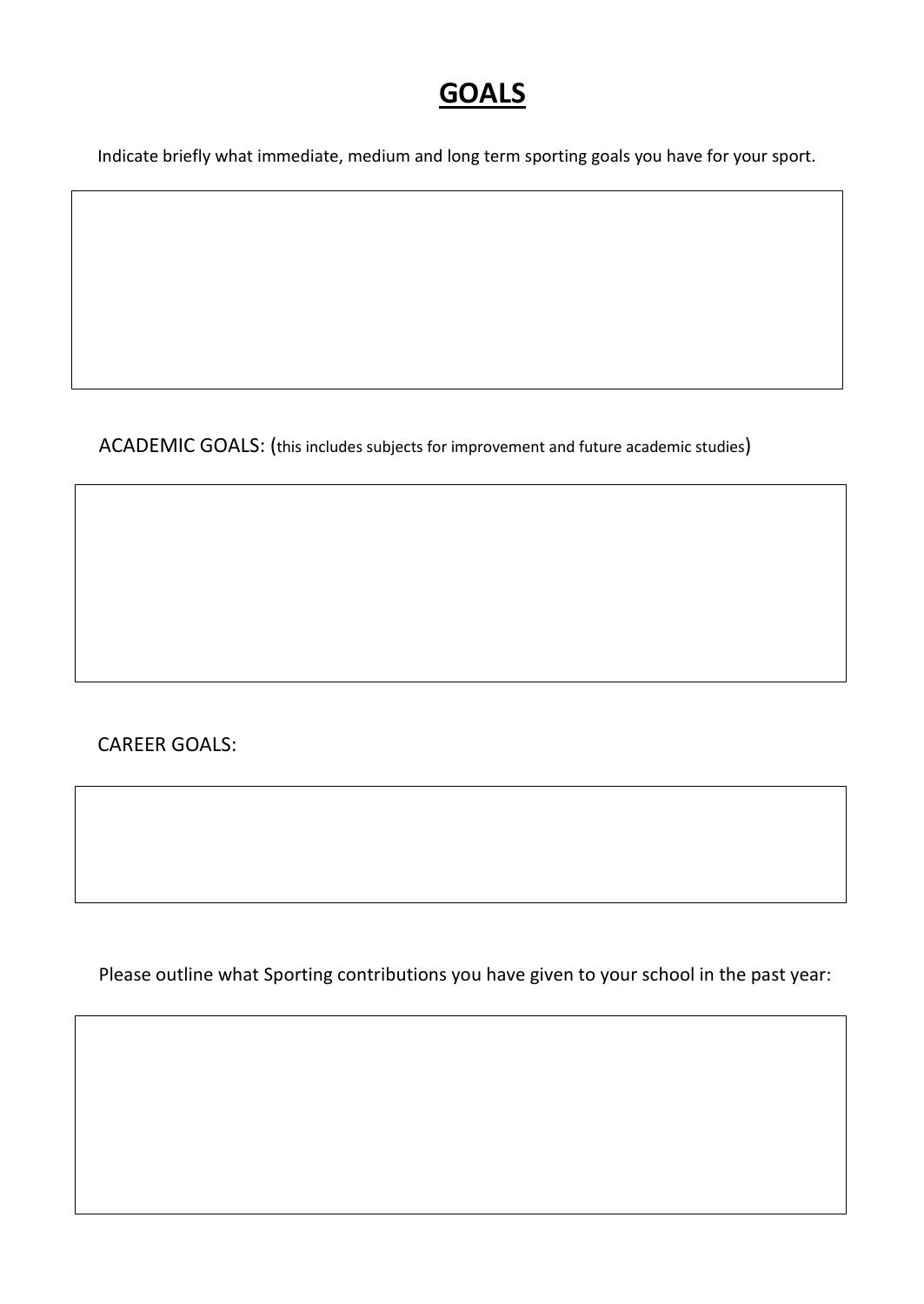What are your main interests?

List the achievements that you are proudest of: (These may be positions of responsibilities you have held or awards you have earned etc.)

Are you capable of swimming 50m? (Please highlight one)

YES NO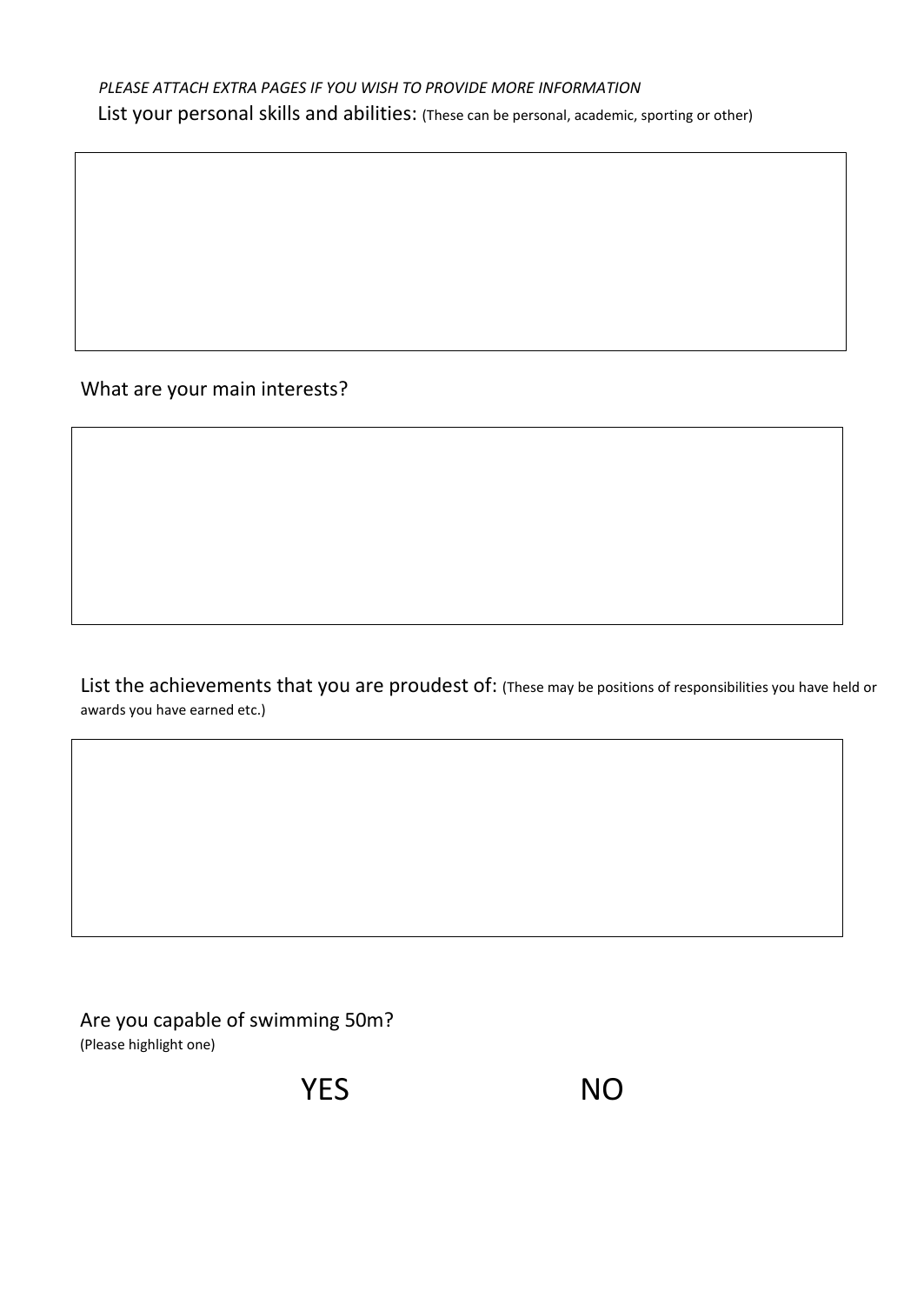Outline the training schedule you are currently doing for your sport – include days, hours etc.

## **STUDENT ATHLETE & PARENT/GUARDIAN SIGNATURES**

Please ensure all details are correct to the best of your knowledge and sign in the space below:

ATHLETE SIGNATURE: DATE:

PARENT /GUARDIAN SIGNATURE: DATE: DATE: DATE: DATE: DATE: DATE: DATE: DATE: DATE: DATE: DATE: DATE: DATE: DATE: DATE: DATE: DATE: DATE: DATE: DATE: DATE: DATE: DATE: DATE: DATE: DATE: DATE: DATE: DATE: DATE: DATE: DATE: DA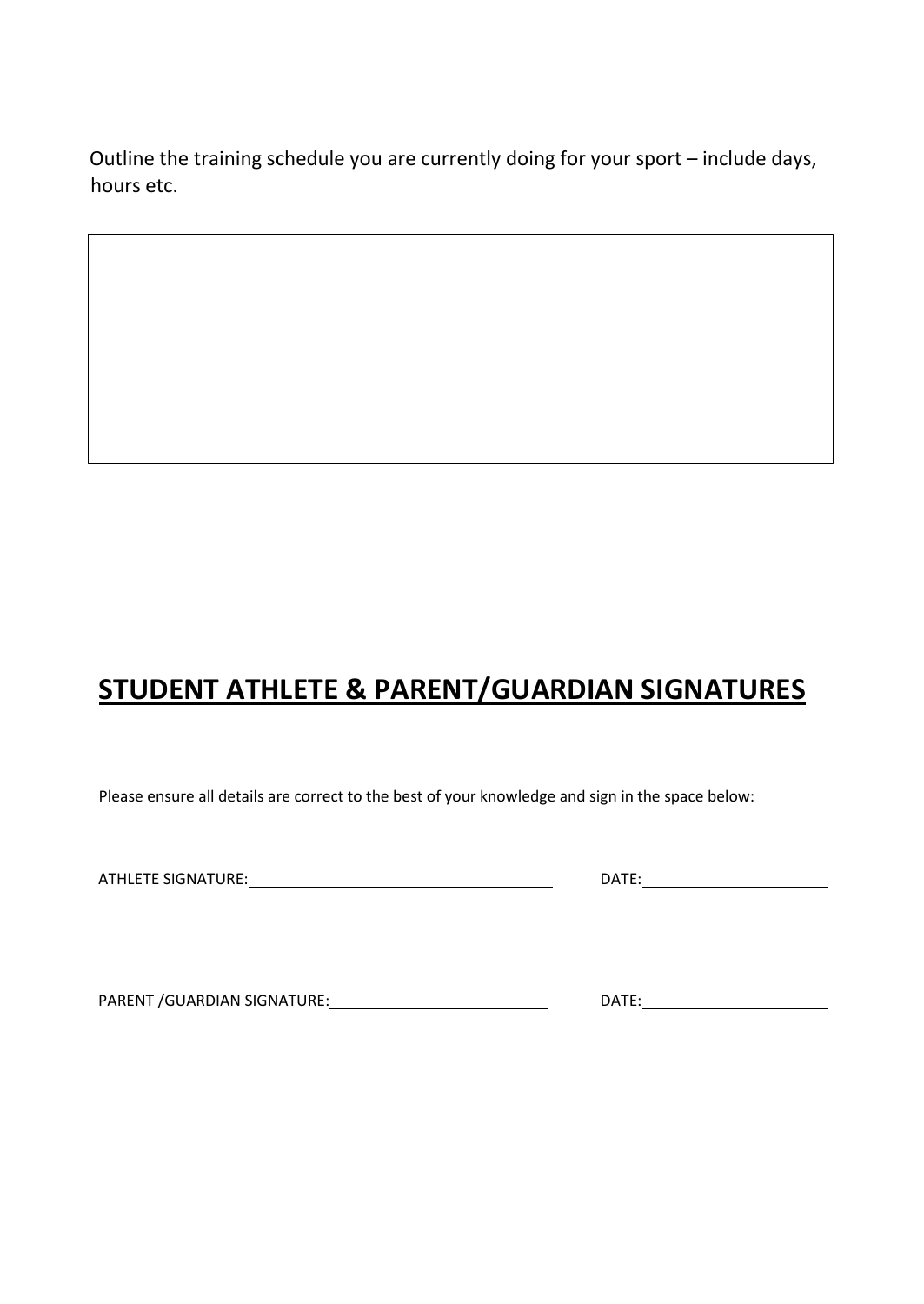## **CHECK LIST:**

#### PLEASE ENSURE YOU HAVE COMPLETED THE CHECKLIST BEFORE SUBMITTING:

| <b>TASK</b>                                                                                                                                                     | <b>COMPLETE</b> |
|-----------------------------------------------------------------------------------------------------------------------------------------------------------------|-----------------|
| You and your parent / guardian have discussed your interest in the Alkira<br>Sports Academy and signed the application form.                                    |                 |
| Eligibility to be a student at Alkira Secondary College                                                                                                         |                 |
| (See Enrolment Categories Page 3)                                                                                                                               |                 |
| You have given you current coach the Confidential Reference (last page of<br>the application) and asked him / her to compete it and return it to the<br>school. |                 |
| You have attached copies of one full year of reports from the last year.                                                                                        |                 |

The Alkira Sports Academy staff are available to discuss your application and answer any questions

regarding it. Completed applications should be emailed electronically to:

EMAIL: [Deanna.jolliffe@education.vic.gov.au](mailto:Deanna.jolliffe@education.vic.gov.au)

**Deanna Jolliffe Alkira Secondary College PO BOX 4314 NARRE WARREN SOUTH VICTORIA, 3805** 

PHONE: (03) 5991 3518 FAX: (03) 5991 3599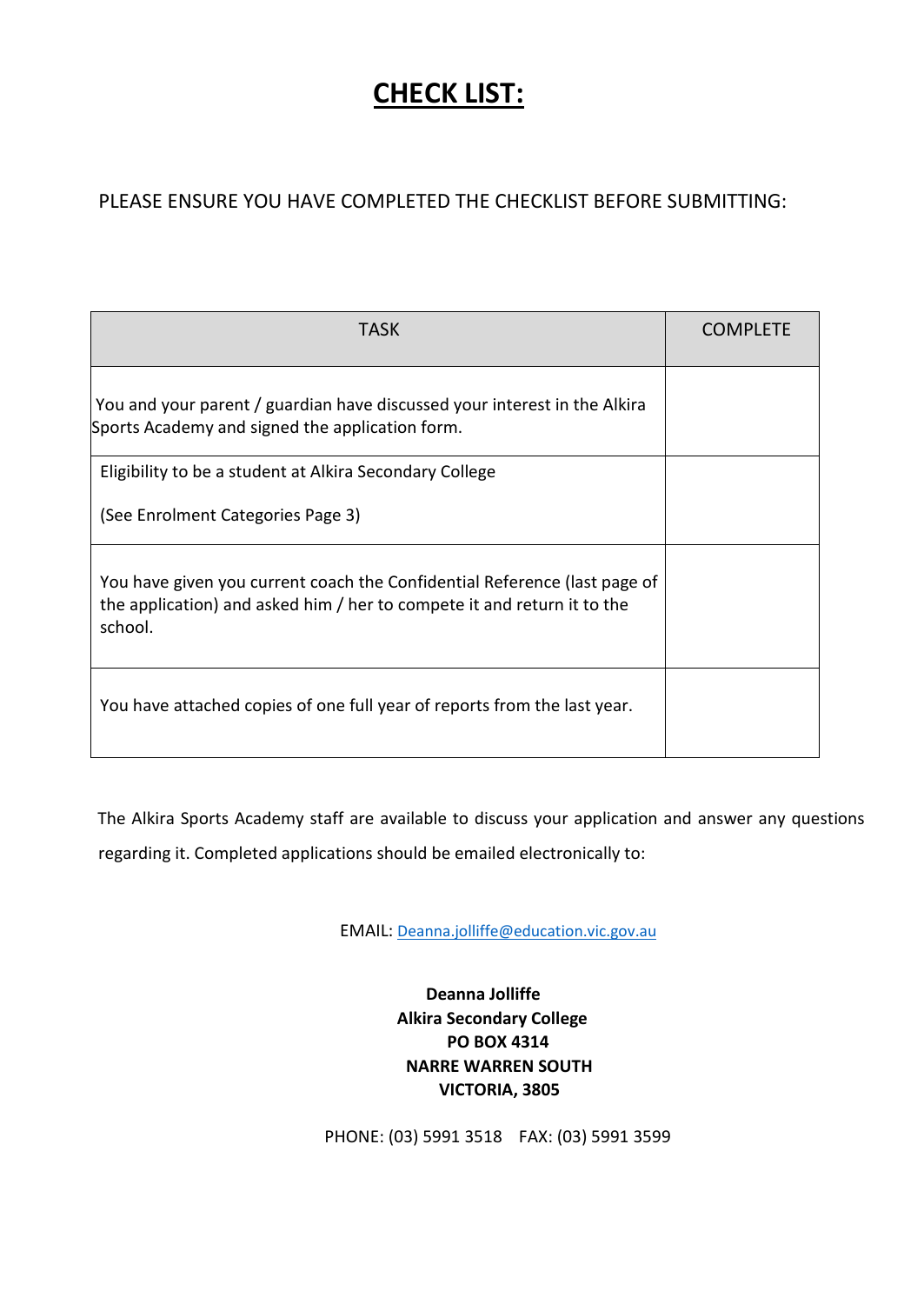

## **ALKIRA SPORTS ACADEMY**

Confidential reference from current coach.

| CONTACT NO: UNIVERSITY OF A SERVICE OF A SERVICE OF A SERVICE OF A SERVICE OF A SERVICE OF A SERVICE OF A SERVICE OF A SERVICE OF A SERVICE OF A SERVICE OF A SERVICE OF A SERVICE OF A SERVICE OF A SERVICE OF A SERVICE OF A |  |
|--------------------------------------------------------------------------------------------------------------------------------------------------------------------------------------------------------------------------------|--|
|                                                                                                                                                                                                                                |  |
|                                                                                                                                                                                                                                |  |
|                                                                                                                                                                                                                                |  |
| <b>STRENGTHS:</b>                                                                                                                                                                                                              |  |
|                                                                                                                                                                                                                                |  |
|                                                                                                                                                                                                                                |  |

WEAKNESSES:

TRAINING COMMITMENTS: